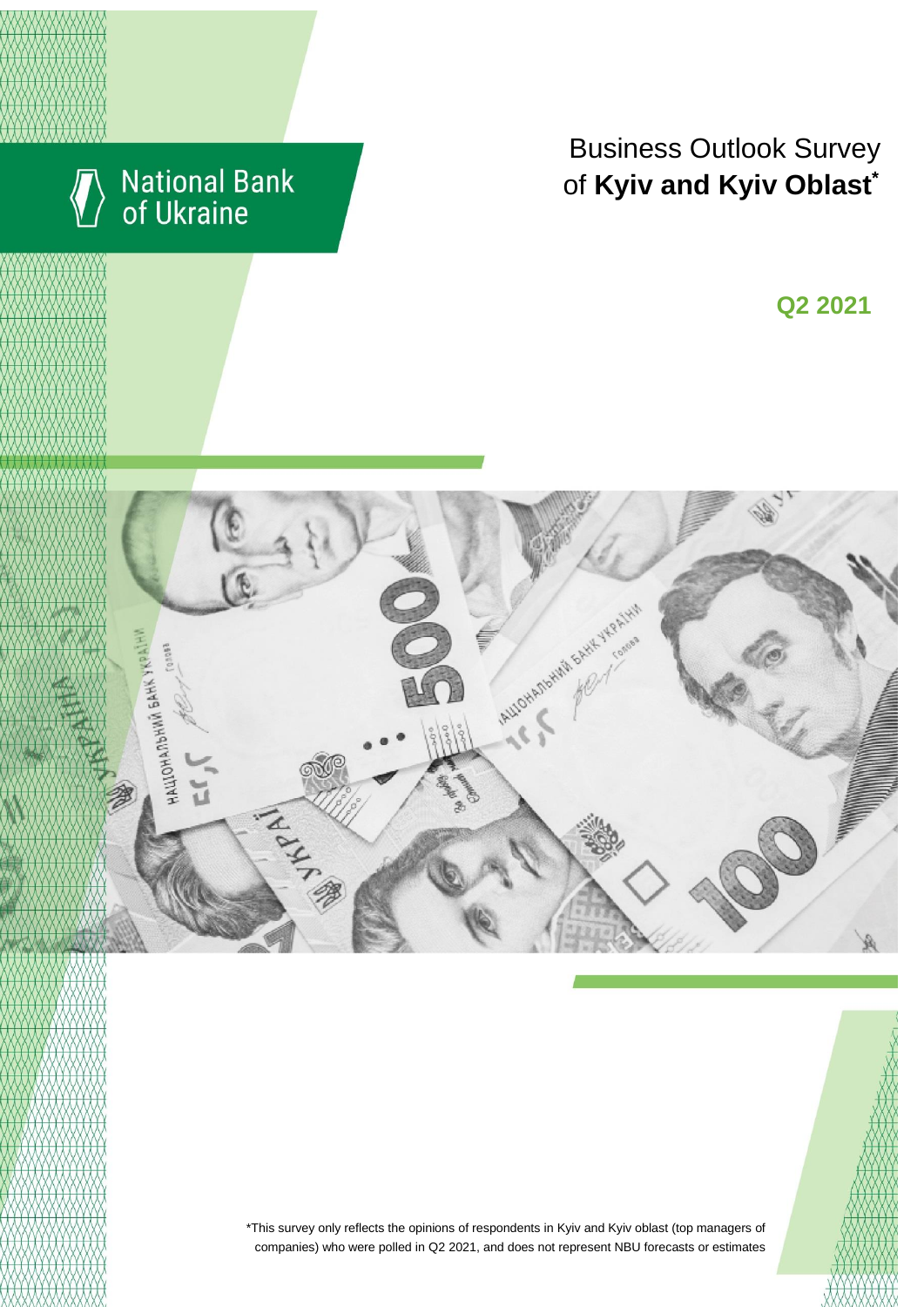**A survey of companies carried out in Kyiv and Kyiv oblast in Q2 2021 showed that respondents expected the output of Ukrainian goods and services to grow over the next 12 months. Respondents had positive expectations for the performance of their companies** over this period. They also expected slower inflation and depreciation.

## **The top managers of companies said they expected that over the next 12 months:**

- **the output of Ukrainian goods and services would grow**: the balance of expectations was 19.5%, compared to 10.3% in Q1 2021 (Figure 1) and 15.9% across Ukraine. Respondents from energy and water supply companies had the most optimistic expectations (the balance of expectations was 50.0%)
- **prices for consumer goods and services would rise** at a slower pace**:** 55.6% of respondents expected that the inflation rate would not exceed 7.5%, compared to 48.3% in the previous quarter and 54.2% across Ukraine. Respondents referred to production costs and the exchange rate **as the main inflation drivers** (Figure 2)
- **the hryvnia would depreciate at a slower pace:** 67.5% of respondents (compared to 73.2% in the previous quarter) expected the hryvnia to weaken against the US dollar, the figure across Ukraine being 63.6%
- **the financial and economic standings of their companies would improve:** the balance of expectations was 24.6% (compared to 19.7% in the previous quarter and 18.3% across Ukraine) (see Table). Respondents from transport companies had the highest expectations (the balance of responses was 30.3%). At the same time, respondents from construction, energy and water supply companies expected their financial and economic standings to remain unchanged
- **total sales would increase**: the balance of responses was 29.5%, compared to 24.4% in the previous quarter. Respondents also expected an increase in external sales (the balance of responses was 25.0%, compared to 15.6% in Q1 2021). Across Ukraine, the balances of responses were 21.0% for each
- **investment** in construction and in machinery, equipment, and tools **would increase:** the balances of responses were 6.8% and 17.8% respectively, compared to 2.1% and 10.9% in the previous quarter. Across Ukraine, the balances of responses were 6.4% and 16.9% respectively
- **staff numbers would increase:** the balance of responses was 8.2%, compared to 3.4% in Q1 2021. Across Ukraine, staff numbers were expected to decrease slightly, the balance of responses being (-1.0%) (Figure 4). Respondents from construction companies had the highest expectations (the balance of responses was 22.2%)
- **both purchase and selling prices would grow** at a fast pace**:** the balances of responses were 77.9% and 59.2% respectively (compared to 82.1% and 60.2% respectively in Q1 2021) (Figure 6). Respondents from energy and water supply companies had the highest expectations of a rise in selling prices (the balance of responses was 100.0%). Respondents cited raw material and supplies prices, the exchange rate and wage costs as the main selling price drivers
- **per-unit production costs** and **wage costs per staff member would increase:** the balances of responses were 49.7% and 58.5% respectively (compared to 41.7% and 54.4% respectively in Q1 2021) (Figures 4, 6).

Respondents referred to weak demand, the unstable political situation and the tax burden as the **main drags on the ability of their companies to boost production** (Figure 5). The impact of qualified staff shortages and high raw material and supplies prices was reported to have increased on the previous quarter.

Respondents continued to expect **an increase in their borrowing needs** in the near future (Figure 9). The respondents who planned to take out loans (31.9% of those surveyed) usually opted for domestic currency ones. Respondents said that bank lending conditions had eased (Figure 10). Companies continued to refer to high interest rates as the main factor deterring them from taking out corporate loans (Figure 11).

A total of **97.1% of respondents** said that **they had encountered no difficulties in effecting transactions with funds deposited in bank accounts** (97.5% across Ukraine).

**Assessments of financial and economic standings as of the time of the survey** (Figure 3)

- **Companies assessed their current financial and economic standings as good:** the balance of responses was 13.5% (compared to 3.9% in Q1 2021). The best assessments were reported by respondents from agricultural companies. Across Ukraine, the balance of responses was 6.0%.
- **Finished goods stocks were assessed as higher than normal:** the balance of responses was 1.4%, compared to 1.3% in Q1 2021.
- **Spare production capacity had decreased. Companies said they would need additional production capacity to meet any unexpected rise in demand**: the balance of responses was (-1.0%), compared to 10.7% in Q1 2021.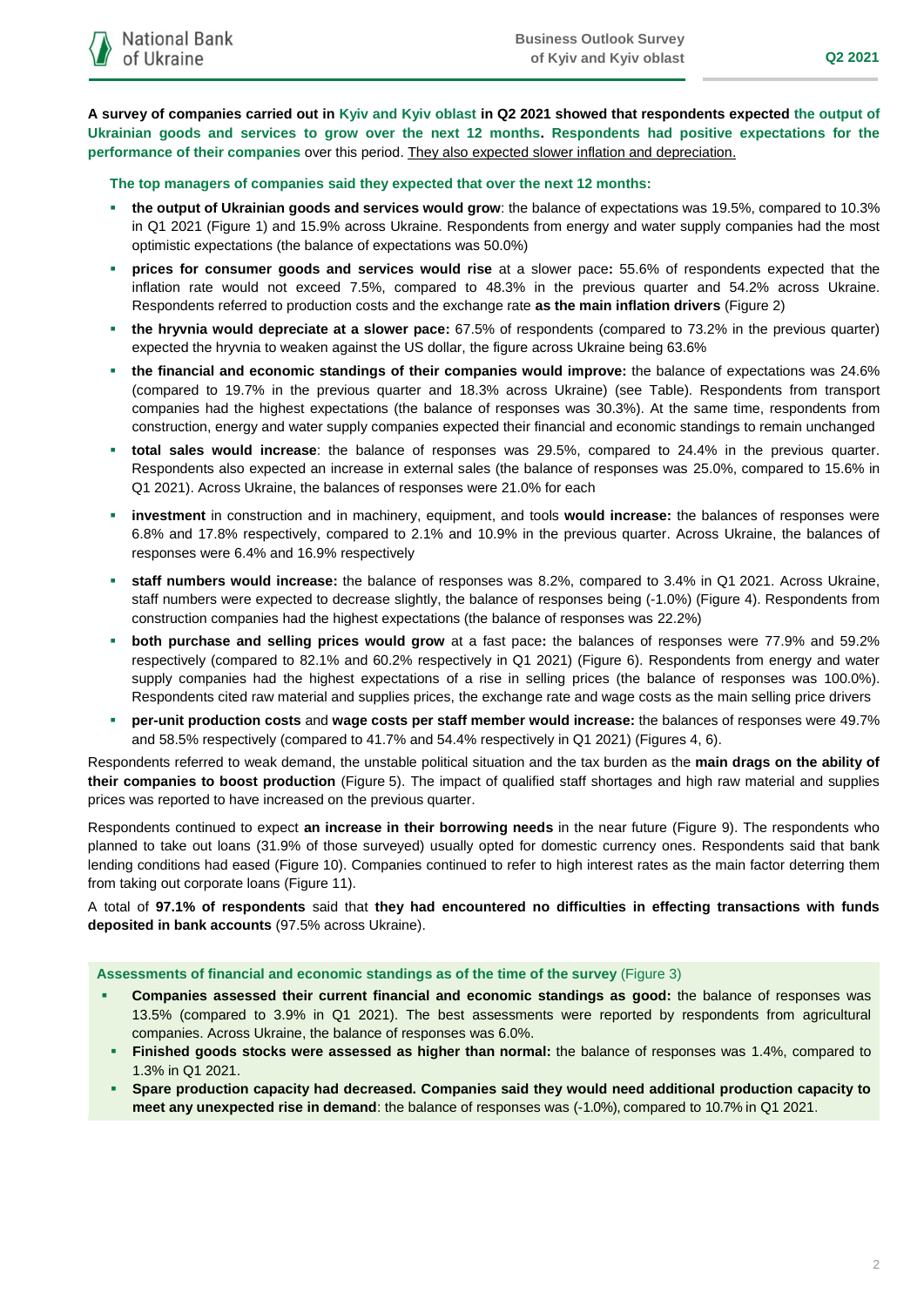## **Survey Details1,2**



- Period: 5 May through 2 June 2021.
- A total of 210 companies were polled.
- A representative sample was generated on the basis of the following economic activities: agriculture, the manufacturing industry, energy and water supply, construction, trade, transport and communications, and other economic activities.



## **Business Outlook Index for Next 12 Months in Terms of Oblasts<sup>3</sup> , %**

\*a quartile is the value of the BOI where an ordered sample is divided into four equal-sized subgroups \*\*a median is the value of the BOI in the middle of an ordered sampled where the sample is divided into two equal-sized subgroups

## **Table. The Business Outlook Index of Companies in Kyiv and Kyiv Oblast and Its Components**

| <b>Expectations over next 12 months for</b>   | <b>Balances of responses, %</b> |        |        |       |                   |
|-----------------------------------------------|---------------------------------|--------|--------|-------|-------------------|
|                                               | Q <sub>2</sub> 2 <sub>0</sub>   | Q3 20  | Q4 20  | Q1 21 | Q <sub>2</sub> 21 |
| Financial and economic standings              | $-1.0$                          | 9.9    | 11.1   | 19.7  | 24.6              |
| Total sales                                   | 5.4                             | 13.7   | 19.3   | 24.4  | 29.5              |
| Investment in construction                    | $-15.8$                         | $-4.9$ | $-2.2$ | 2.1   | 6.8               |
| Investment in machinery, equipment, and tools | $-9.2$                          | 9.2    | 6.5    | 10.9  | 17.8              |
| Staff numbers                                 | $-17.3$                         | $-2.5$ | 3.8    | 3.4   | 8.2               |

<sup>1</sup> This sample was generated in proportion to the contribution of each oblast and each economic activity to Ukraine's gross value added.

1

<sup>2</sup> Data for totals and components may be subject to rounding effects.

<sup>&</sup>lt;sup>3</sup> The business outlook index (BOI) is an aggregate indicator for expected business performance over the next 12 months. It is calculated using the balances of respondents' responses regarding changes in the financial and economic standings of their companies and future economic activity.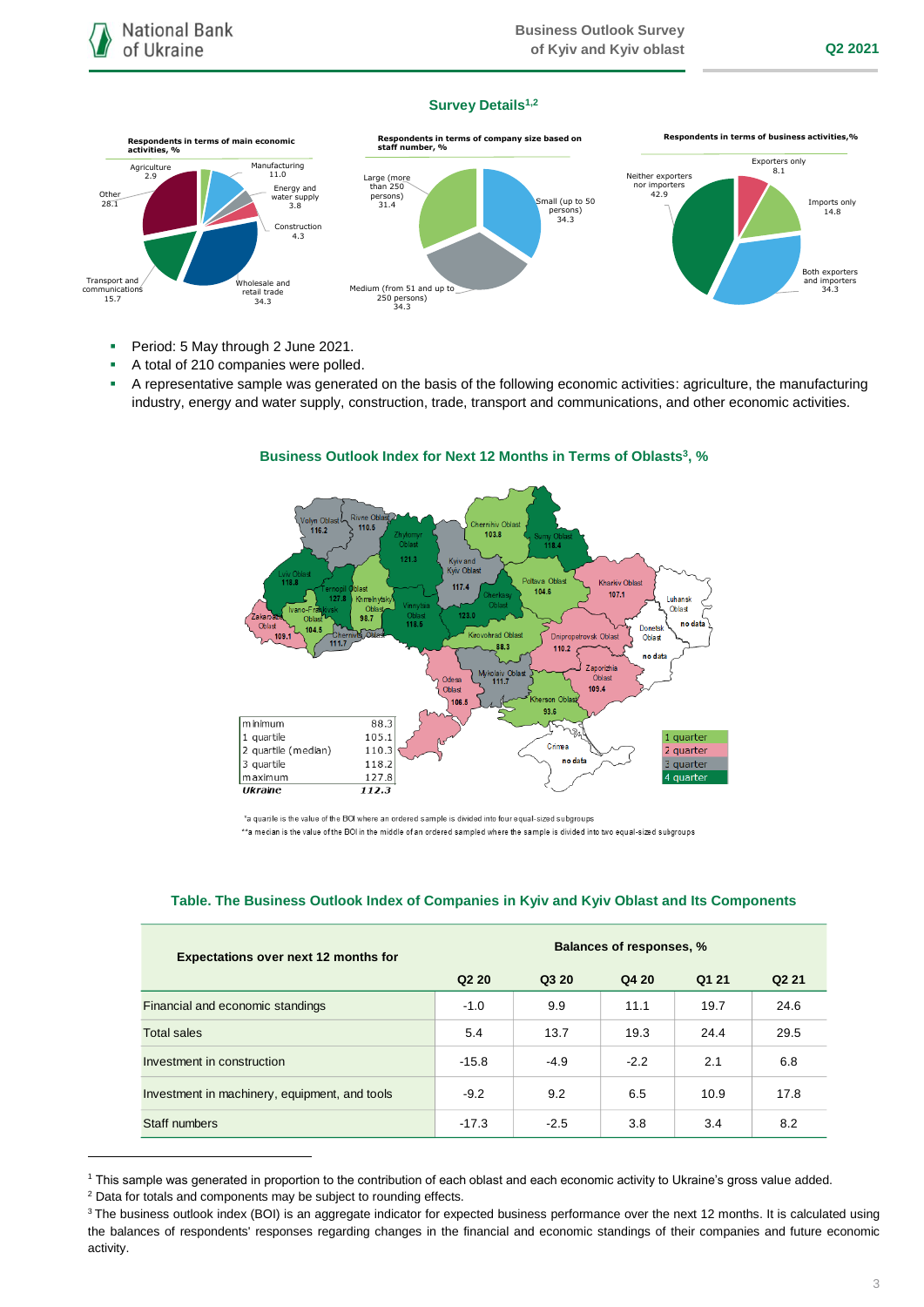## Figure 1 Figure 2





 $-20$ -10 0 10 20 Q2 20 Q3 20 Q4 20 Q1 21 Q2 21 **Companies' economic activity as of the time of the survey, balance of responses Financial and economic standings** Finished goods stocks

**Unutilized production capacity** 





Figure 3 **Figure 4** 

**Staff level and wage cost expectations for next 12 months, balance of responses**





**Expectations of producer prices for next 12 months, balance of responses**